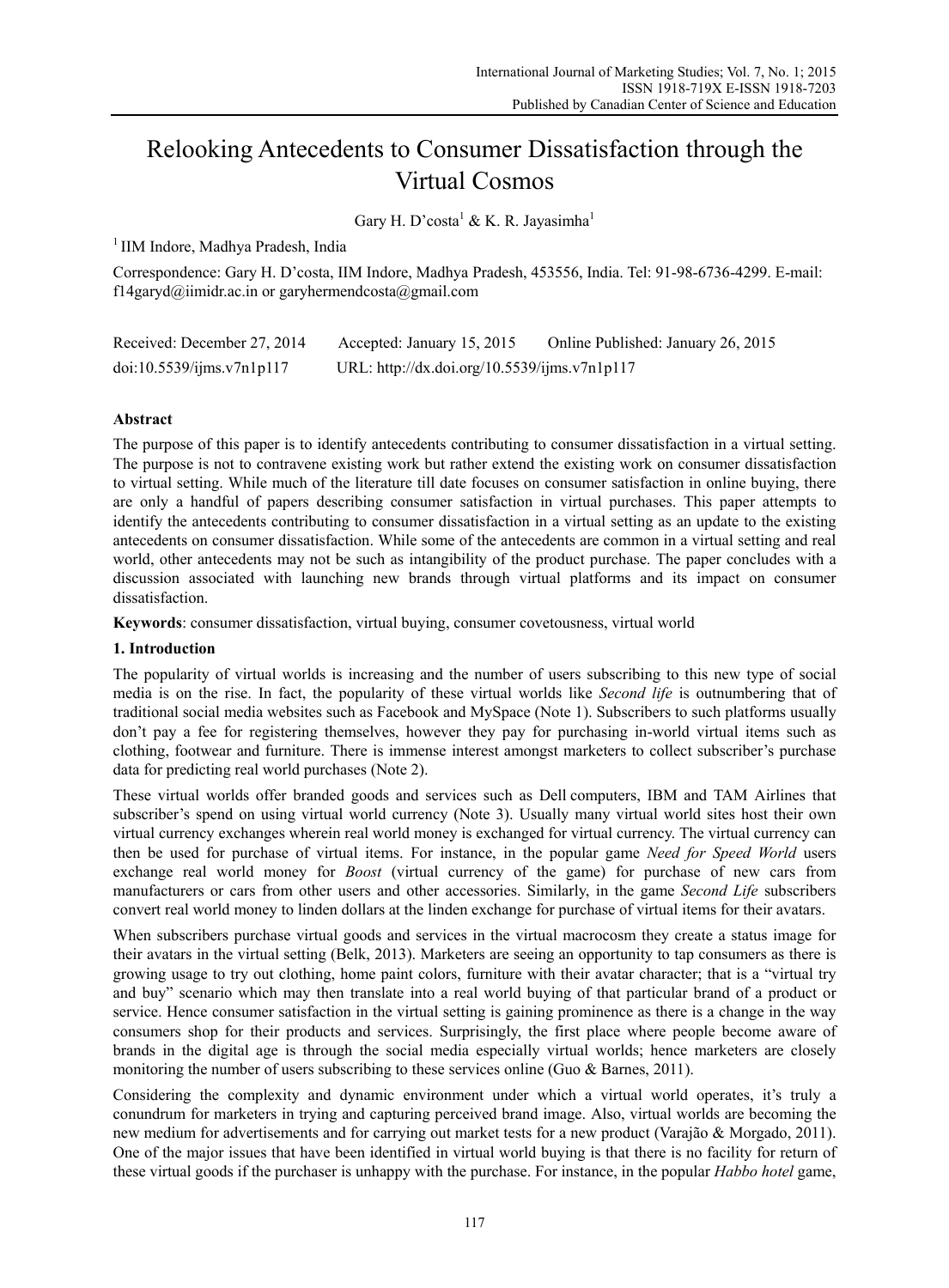once a subscriber buys furniture for the room there is no option to return it even if the subscriber is unhappy with the purchase decision. Even though there are several drawbacks to purchasing virtual goods, there are many subscribers actively involved in purchasing of these "coded goods" in exchange for virtual currency which is real money (Mennecke et al., 2008).

The motivation for the current work is the fact that the number of subscribers subscribing to social media sites especially virtual worlds called 3-D social media has significantly increased. *Second life's* Q4 results showed that the number of users have grown by 61% from 2007-08 (Note 4). It is observed that besides online purchasing through e-retailers for purchase of real world goods there was a steady rise in the purchase of virtual goods (Shelton, 2010). Therefore, there is a need for contrasting and comparing relative overlaps and differences in consumer satisfaction and dissatisfaction associated with purchase of goods in the real world and virtual world. Extant review of literature reveals that there is a significant discord in the way we look at consumer dissatisfaction in the real world which relies on product performance as one of the major causal antecedents in semblance to consumer dissatisfaction in the virtual world which is largely independent of product performance.

## **2. Literature Review**

The reviewed literature placed emphasis on consumer satisfaction in product and service (real world) setting. Some of the earlier works by LaTour and Peat (1979) attempted to conceptualize post-consumption satisfaction through Thibaut and Kelly's (1959) "comparison level theory". According to this theory, consumer satisfaction with product performance is determined by the discrepancy between the outcome and an identified standard of comparison. Thus, outcomes above the comparison level reflect satisfaction while outcomes below the comparison level reflect dissatisfaction (LaTour & Peat, 1979). One of the major identifiable drawbacks in this theory is that it does not account for satisfaction forming before the consumption experience.

Thus, in order to overcome this drawback the expectancy-disconfirmation framework was proposed in order to overcome the limitations of the "comparison level theory" (Churchill & Surprenant, 1982). The current literature focuses extensively on the expectancy-disconfirmation framework for explaining consumer satisfaction and dissatisfaction which states that if product expectation meets performance then there is conformance otherwise there is disconfirmation (Churchill & Surprenant, 1982). An empirical study carried out with regard to performance of apparel products in a university setting showed that performance expectation was a significant determinant of consumer satisfaction or dissatisfaction (Chen-Yu, Williams, & Kincade, 1999).

While several researchers (Yuksel & Yuksel, 2001; Halstead et al., 1994) have pointed out the limitations of the expectancy-disconfirmation framework in generating satisfaction formation; a more robust model was designed incorporating effects of attribute satisfaction and information satisfaction as predictive variables contributing to satisfaction formation (Spreng, MacKenzie, & Olshavsky, 1996). Again, it is argued that this model relied more extensively on expectancy-disconfirmation paradigm (Churchill & Surprenant, 1982) which attributes product performance to be a significant contributor in forming consumer satisfaction.

The social cognition model (Sirgy, 1984) provides an alternative explanation to consumer satisfaction which was designed to mathematically describe how discrepancies between and among cognitive constructs such as ideal, expected, deserved and perceived outcomes before and after purchase and usage of the product affect the consumer's level of satisfaction with the product (Sirgy, 1984). The social cognition model views consumer satisfaction/dissatisfaction as an emotional state rather than a motivational state.

The value-percept disparity theory also considers consumer satisfaction to be an emotional response however, a response generated by cognitive-evaluation processes. In this theory, the perceptions of an object are compared with a consumer's value, needs, wants or desires (Westbrook & Reilly, 1983). According to this theory, "Greater the disparity between perceptions of the product and value, the greater is the dissatisfaction" (Yi, 1989). This theory only considers consumers immediate desires and needs and does not consider comparison of product performance with a specified standard of evaluation (Westbrook & Reilly, 1983).

Extending the argument that consumer satisfaction/dissatisfaction is an emotional state rather than a motivational state; researchers argued that there is a need to distinguish between the types of emotions experienced by consumers and that not all negative emotions result in consumer dissatisfaction and this finding has been supported by focus group and lab experiments which has supported the model on "Dual role of emotions in consumer satisfaction/dissatisfaction" (Krishnan & Olshavsky, 1995).

An attempt to explain consumer satisfaction formation was done through "Attribution theory" which considers attributions as interventions that exert influence on consumers after they have experienced a product-related outcome and prior to their next product purchase decision (Folkes, 1984; Weiner, 1992). An alternate hypothesis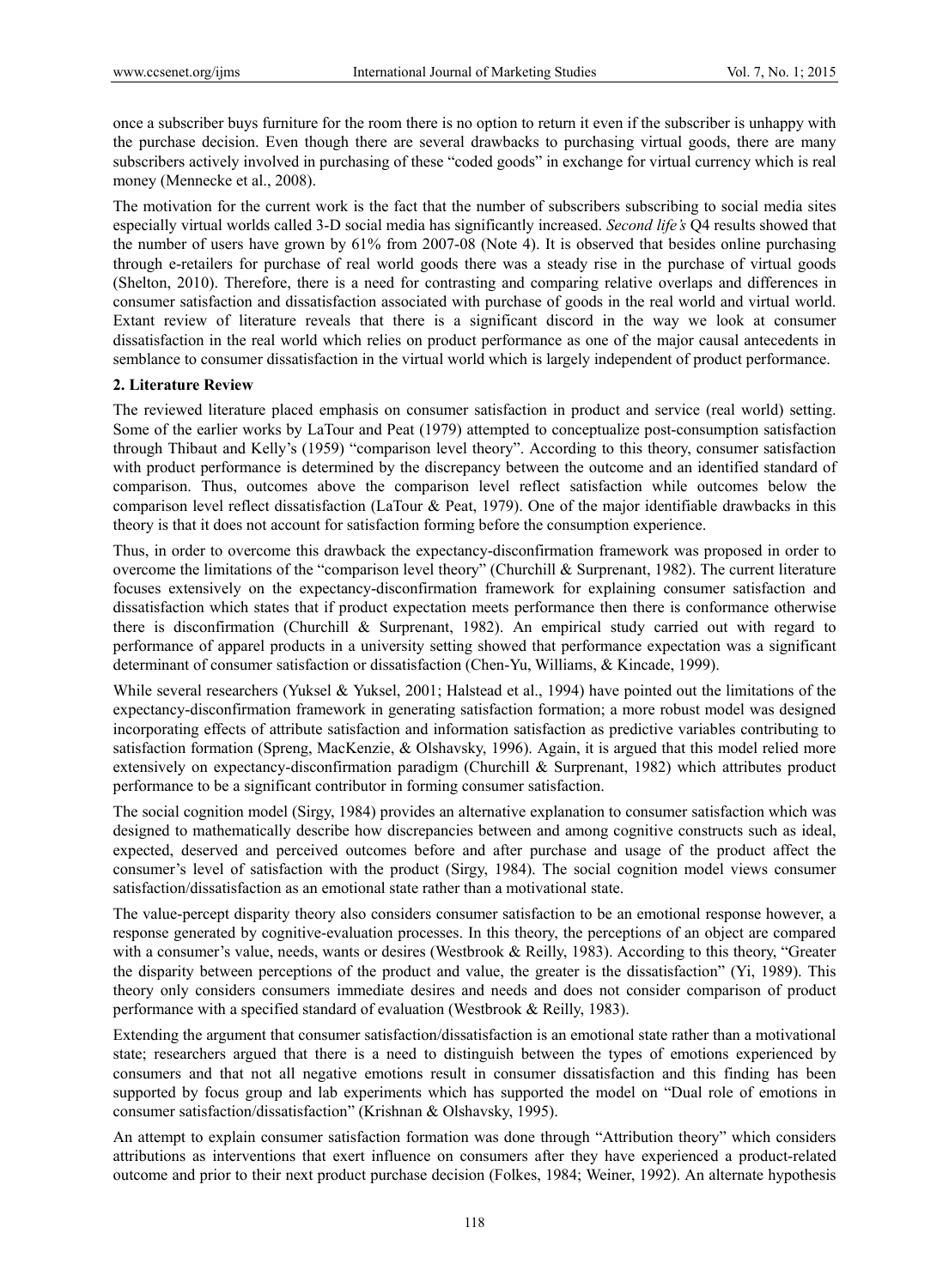considers desire-congruency to be more appropriate in explaining consumer satisfaction/dissatisfaction over expectancy-disconfirmation framework (Wirtz & Mattila, 2001).

This paper argues that there is a need to delineate consumer satisfaction and dissatisfaction in virtual purchases as buying in virtual setting is different from a real world setting such as product return in real world which is not available in the virtual world. Second, the impact of the purchased product tangibility in the real world gives satisfaction to a consumer as there is a "material exchange" which is only one-sided in a virtual setting. This alternative viewpoint on consumer dissatisfaction in a virtual macrocosm is of great value to marketers as this is the first place in the digital age that subscribers first encounter a brand. This paper can help companies develop a better marketing strategy on whether to introduce a new brand at a "price" in the virtual setting and how consumer dissatisfaction can be minimized in virtual purchases.

### **3. The Framework**

The framework is introduced in two stages. In the first stage, the buyer and user are defined in a virtual setting and in the second stage as indicated in Figure 1-(Antecedents and Consequences of Consumer Dissatisfaction in a Virtual Macrocosm) we describe a conceptual framework for the following discussion. In short, the framework comprises of three sets of factors: (1) antecedents that encourage or discourage consumer dissatisfaction in a virtual setting, (2) consumer dissatisfaction construct in a virtual setting, (3) consequences of consumer dissatisfaction in a virtual setting. We discuss each of these three factors in depth and develop propositions based on the literature.

### *3.1 Buyer and User in a Virtual Setting*

There is a need to delineate the buyer and user in a virtual setting mainly because of the relational complexities existing between them. For instance, the buyer in a virtual setting is the subscriber which will further be referring to as the "physical being" and the user of the purchased product which will further be referred to as the "virtual being". Drawing from the work of Herbert Simon's (1987) "Bounded rationality" it is argued that the two beings cannot be in perfect unison with each other due to dynamic interdependencies existing between rationality conjoined with the physical being and emotions conjoined with the virtual being. Thus, the pre-consumption decision is governed by emotions whereas post-consumption evaluation is governed by rationality which evokes consumer dissatisfaction after the consumption event has occurred.

#### *3.2 Antecedents to Consumer Dissatisfaction in a Virtual Setting*

We argue that unmet consumer expectations are just one facet to consumer dissatisfaction in virtual consumption and that product performance is one front in consumer expectations in the virtual scenario. We identified several factors to consumer dissatisfaction from the literature with intent to study it in a virtual setting comprising mainly of unmet consumer expectations (cf. Churchill & Surprenant, 1982), product intangibility (Shemwell et al., 1998) and ancillary technical difficulties as key antecedents enhancing or dampening consumer dissatisfaction in a virtual setting.



Figure 1. Antecedents and consequences of consumer dissatisfaction in a virtual macrocosm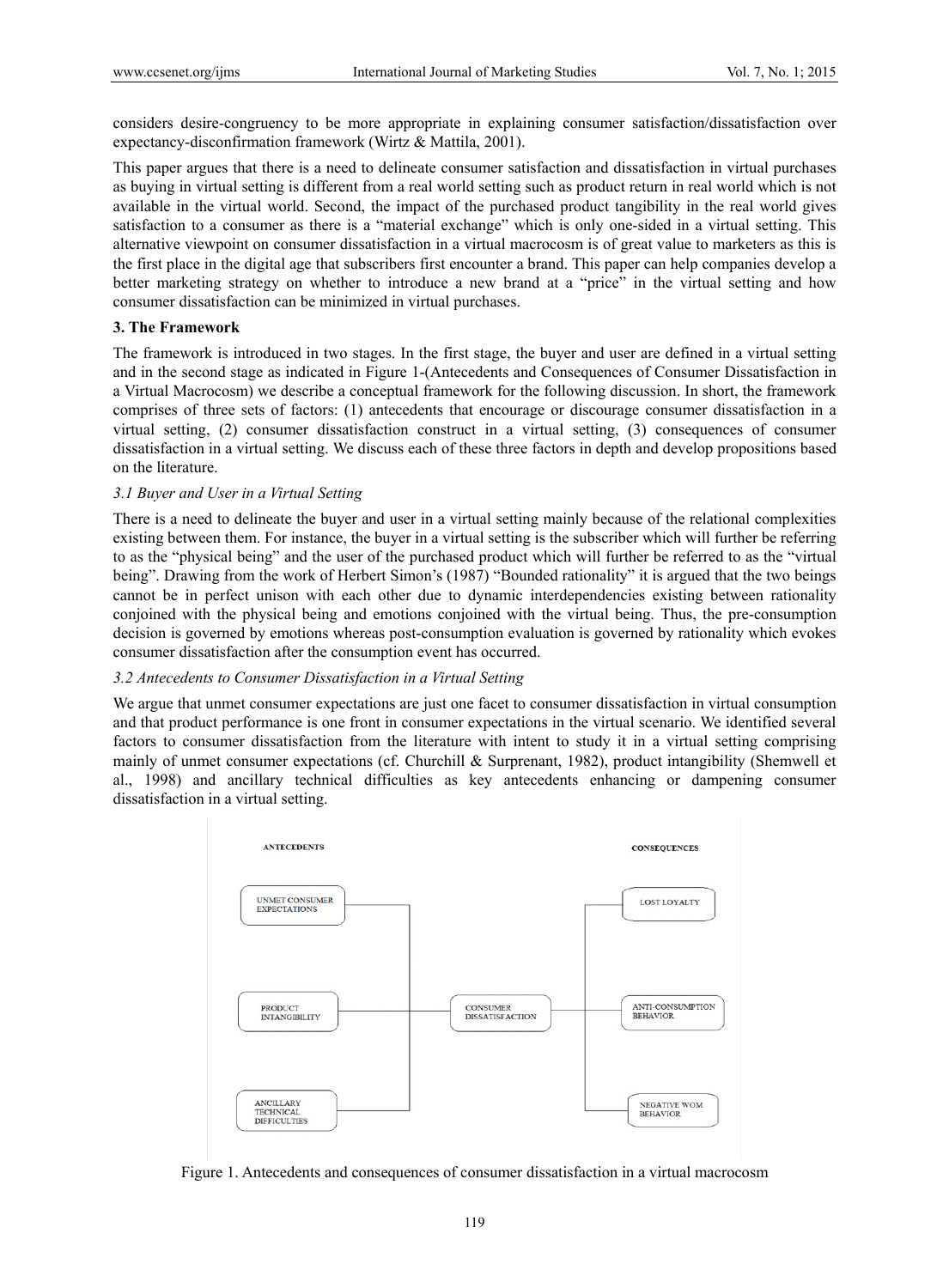## 3.2.1 Unmet Consumer Expectations

We state several factors of unmet consumer expectations such as undefined product performance, product return policies (cf. Colburn, 2013) and consumer covetousness as indicated in Figure 2. For instance, the virtual product is of no significance to the physical being whereas it serves a "function" in the virtual world independent of product performance per se in the real world. In such a case since there is no visually observable product performance associated with the product purchase. We conjecture consumer dissatisfaction is likely to occur to the physical being post product purchase in the virtual setting. Thus:

P1: Greater the degree of undefined product performance, higher is the consumer dissatisfaction from virtual purchases.

Unlike product returns that are possible in the real world, return of virtual products in virtual buying is not possible. Thus, in such a case the product serves no function and may not be accepted well by peer groups that can generate consumer dissatisfaction in the physical being on account of improper mechanisms in place for return of virtual products purchased (Mennecke et al., 2008). For instance, in the game *Need for Speed World* there is no facility for return of virtual items purchased in the game and compensation in such cases is mainly done through virtual currency however this still accounts for consumer dissatisfaction as this in-game currency or *Boost* is not convertible to real world money on account of absence of a proper exchange. While on the contrary, in the game *Second Life* consumers cannot return virtual goods purchased from virtual store merchant's however compensation is done through the virtual currency "linden dollars" and the physical being has reduced consumer dissatisfaction in such a scenario on account of the virtual currency being able to be exchanged to real world currency through the virtual world's *linden exchange.* Hence:

P2: Greater the ease of return, lesser is the consumer dissatisfaction from virtual purchases.



Figure 2. Unmet consumer expectations and consumer dissatisfaction

Consumer covetousness is one major antecedent to consumer dissatisfaction in virtual setting. In case of virtual purchases, the "intent to purchase" is driven based on what others possess; this is what is called *consumer covetousness*. While in the real world consumer covetousness is greatly tapped on by marketers in launching a marketing campaign; in the digital world consumer covetousness (Barkhi et al., 2008) is tapped on by peer groups which instigate purchases in virtual settings irrespective of a marketing campaign being adopted or not. For instance, *Apple* relies on consumer covetousness to facilitate repeat purchases through dissatisfaction arising from not having the latest product (Note 5). Thus:

P3: Greater the degree of consumer covetousness greater the dissatisfaction due to constant spending of virtual currency-"pain of paying" (Prelec & Loewenstein, 1998).

## 3.2.2 Product Intangibility

Every consumer equates product benefit to cost of paying for the product-*Customer Value proposition*  (Kordupleski, 2003). However, in a virtual setting, the virtual product offers no benefit to the physical being and this can be mainly attributed to intangibility associated with virtual product purchases. Consumers want to feel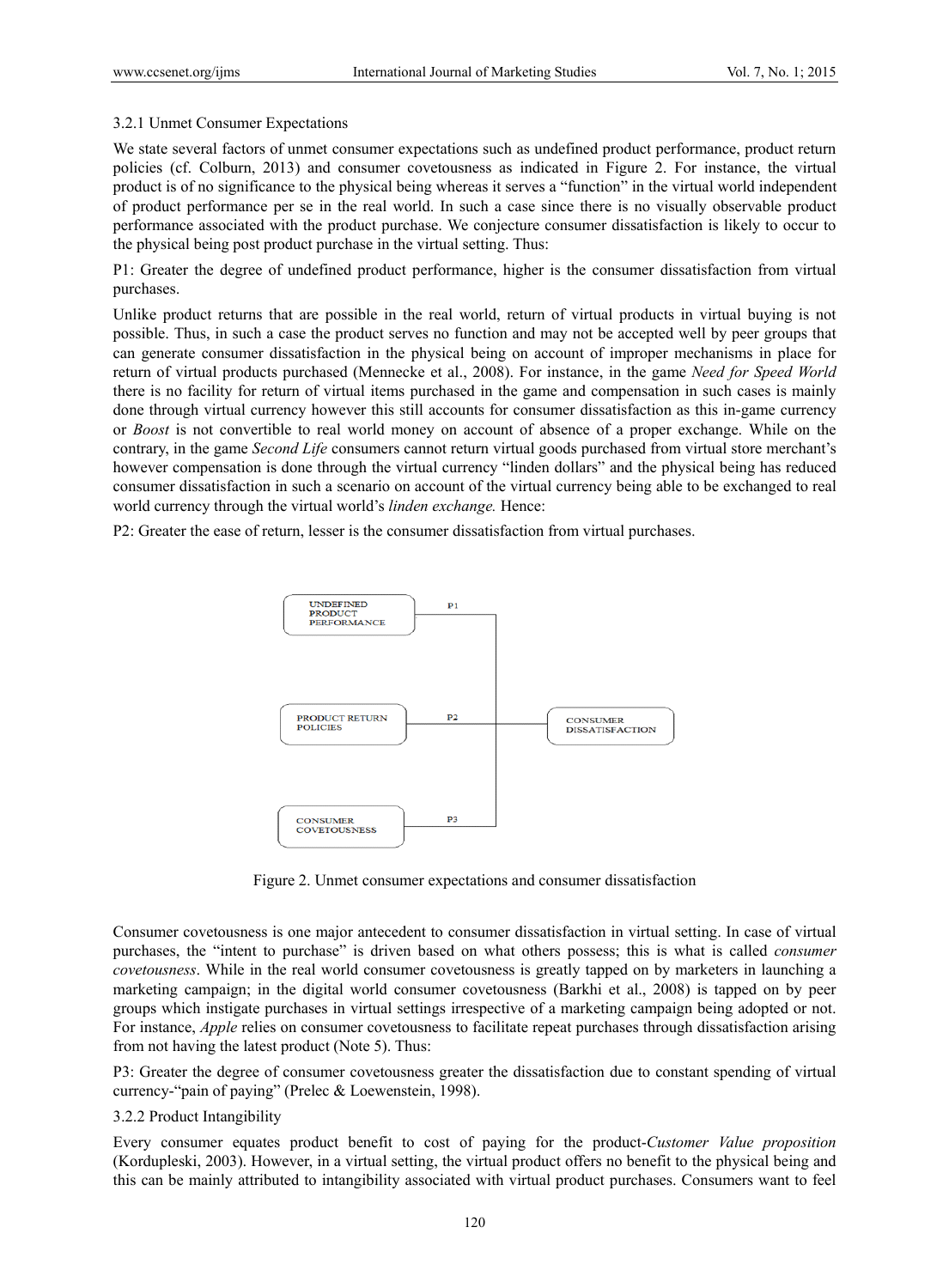that they have got their money's worth but when consumers emotionally detach themselves from their virtual being rationality dominates and generates dissatisfaction through cognitive evaluation processes (Deci, 1975). However, if there is a small proportion of tangibility associated with the virtual product purchase experience such as "certificate of ownership" sent via mail, consumer dissatisfaction can be reduced or avoided in such instances. Hence:

P4: Greater the level of intangibility associated with the virtual product purchased, greater is the consumer dissatisfaction (Shemwell et al., 1998)

3.2.3 Ancillary technical difficulties

Ancillary technical difficulties can arise from both host-side and subscriber-side as indicated in Figure 3. While, these do not directly contribute to consumer satisfaction or dissatisfaction at time of purchase we cannot discount its significance in forming customer satisfaction or dissatisfaction post-purchase.

Host-side technical difficulties include problems in "coding". As all these virtual goods and services are nothing but computer codes, a "buggy code" designed by a programmer can result in improper "visual treatment" of the virtual object resulting in consumer dissatisfaction to the "physical being". Hence:

P5: Greater the host-side technical difficulties, greater is the level of consumer dissatisfaction.

In case of subscriber-side, the technical difficulties can be multifarious. In case the virtual world platform is incompatible with the subscriber's graphic card; then it can result in "improper visual treatment" of the virtual objects or there can be a "lag" in the virtual experience. Unfamiliarity with regard to the usage of the virtual possessions purchased can result in consumer dissatisfaction to the "physical being". Thus:

P6: Greater the subscriber-side technical difficulties, greater is the level of consumer dissatisfaction.



Figure 3. Ancillary technical difficulties and consumer dissatisfaction

#### *3.3 Consequences of Consumer Dissatisfaction in a Virtual Setting*

While the purpose of this paper was to dwell attention upon antecedents to consumer dissatisfaction and the need to look at consumer dissatisfaction well beyond the looking-glass of the expectancy-disconfirmation paradigm; we only fleeting touch upon some of the consequences that occur on account of consumer dissatisfaction in the virtual setting as there is considerable overlap in the consequences of consumer dissatisfaction in the virtual world with that of the real world.

Based upon the early work of Hirschman's (1970) response framework which has been recognized in various fields including psychology and consumer behavior (Singh, 1991). According to Hirschman's dissatisfaction response model, consumers will behave in one of the three ways in response to a dissatisfactory purchase experience. There may be a loss of loyalty, exit behavior or consumers may engage in voicing. It is important to note that such behavior involving loyalty, exit and voicing are not mutually exclusive responses (Singh, 1990). These responses can be utilized individually or together by a consumer who is dissatisfied.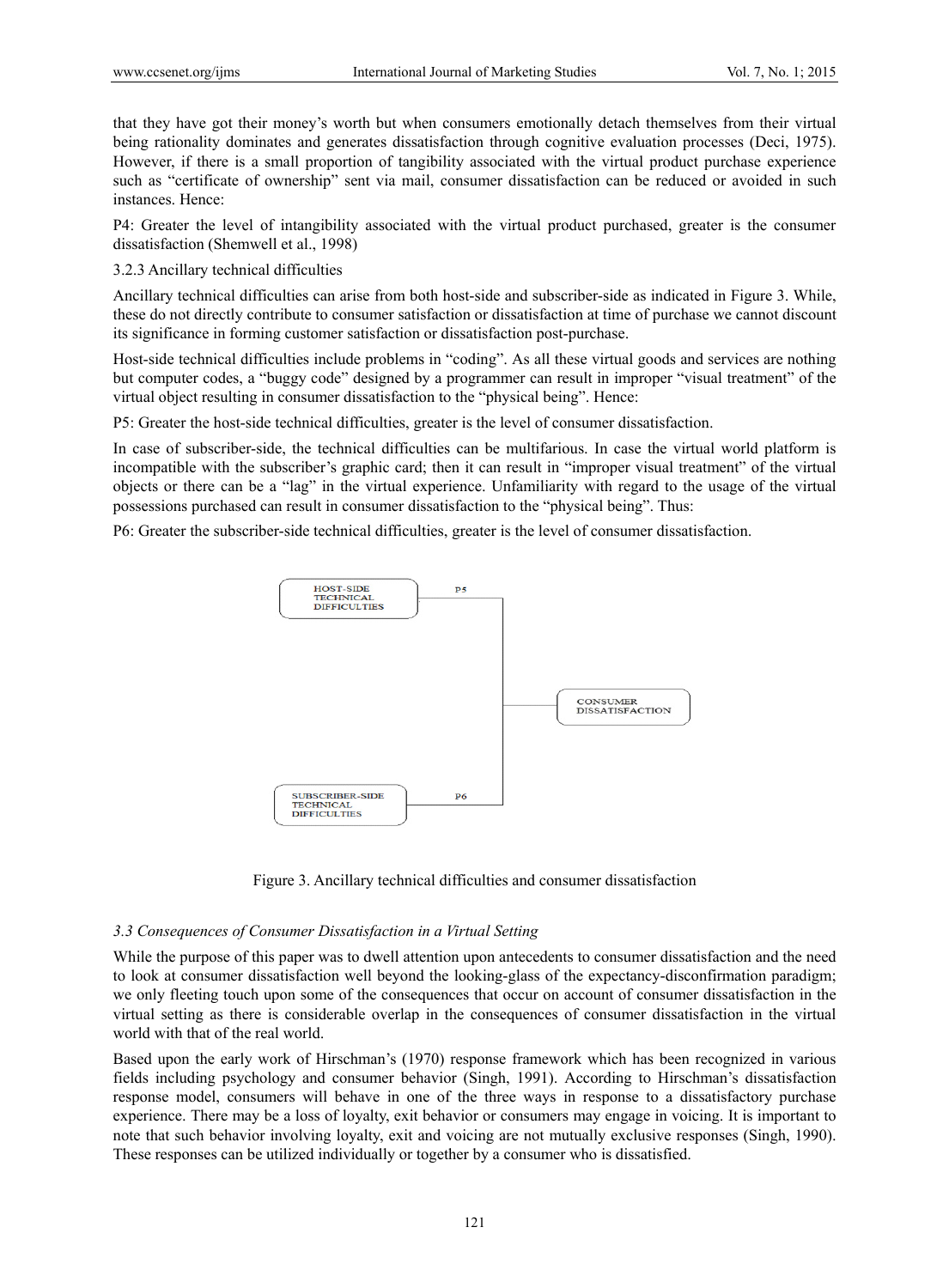Consumer dissatisfaction in a virtual setting can prevent repeat purchase behaviors from merchants that results in lost loyalty (Fraering & Minor, 2013). In a virtual setting it is very difficult to predict the degree to which a customer may be loyal to a particular brand or merchant. At this stage, a consumer may not quit completely from purchase of virtual goods; however repeated purchases from a particular merchant or brand may cease to take place. Thus:

P7: Greater the degree of consumer dissatisfaction, greater is the reduction in purchases (Fraering & Minor, 2013)

When consumers choose to exit, they break all ties with the selling or servicing company. While this has clearly been documented in real world, we cannot negate its validity in the virtual world since there are many merchants selling virtual goods in a virtual universe that consumers can decide to exit if the dissatisfaction is severe. While exit does not imply not buying virtual goods; it does imply rather failure to purchase goods of a particular brand or from a particular merchant in a virtual setting. This can trigger anti-consumption behavior on account of dissatisfaction if the cause of dissatisfaction continues to persist due to common underlying antecedents described earlier that may not be neutralized by the new seller the consumer intends to buy from. Anti-consumption behavior is the ultimate consequence of consumer dissatisfaction wherein a consumer may be lost forever and regaining back the lost customer from this stage may be very difficult if not next to impossible (Lee, Motion, & Conroy, 2009). Thus:

P8: Greater the level of consumer dissatisfaction, greater the tendency to indulge in anti-consumption behavior

Voicing is not considered to be a very strong consequence to consumer dissatisfaction since, due to absence of product performance, there may be no desire to change the situation from undesirable to desirable; in addition consumers also need to search for alternate seller's who are selling the same good they wish to purchase which may be difficult in a virtual setting due to patents and trademark regulations that prevent other merchants from reproducing designs and ideas of other merchants just like in the real world.

However what can be a more severe consequence of consumer dissatisfaction is negative word of mouth (WOM) behavior exhibited by consumers (Singh, 1990). In addition to consumers not taking out time to address the seller about the dissatisfaction experienced with the virtual good, most of the times in virtual setting consumers communicate to other users through chat windows available in the virtual world platforms but not the seller directly about the dissatisfaction experienced with regard to product purchase. Hence:

P9: Greater the level of consumer dissatisfaction, greater is the negative e-WOM behavior.

## **4. Discussion**

The framework can be helpful to marketers in a variety of ways. For instance, stage 1 of the framework isolates buyer and user in a virtual setting that can help marketers in positioning products that are relatively new to consumers through effective virtual world advertisement mediums (Note 6). Also, marketers must understand that this is the place where consumers will first encounter the brand and therefore any negative experiences associated with the brand in the virtual world can translate over into the real world popularly referred to as the spillover effect in Marketing (Erdem & Sun, 2002).

What marketers must keep in mind is that there is a dynamic engagement going on in the mind of the consumer between "rational buying" and "emotional buying" that can influence satisfaction outcome through compulsive and impulsive behaviors (Faber, 2010). It is important to note that the virtual world is a hybrid in between goods and services. The second stage of our framework comprises of antecedents that are exclusive to the virtual setting. While some of the antecedents can be linked to consumer dissatisfaction through the expectancy-disconfirmation framework (Churchill & Surprenant, 1982) other antecedents are linked through more complex models proposed by various researchers who have contributed to explaining satisfaction formation through the various models described in the literature survey.

Not only is this helpful to marketers but also to academicians considering the fact that over many decades researchers have tried to explain consumer satisfaction in a holistic view only to encounter limitations with every model (Kim, Magnusen, & Kim, 2014).Considering how the internet-age has evolved, the explanation to consumer satisfaction gets even more complex and by highlighting these new "digital antecedents" to consumer dissatisfaction in a virtual setting we wish to capture the entire picture of consumer satisfaction and dissatisfaction formation through the virtual lens.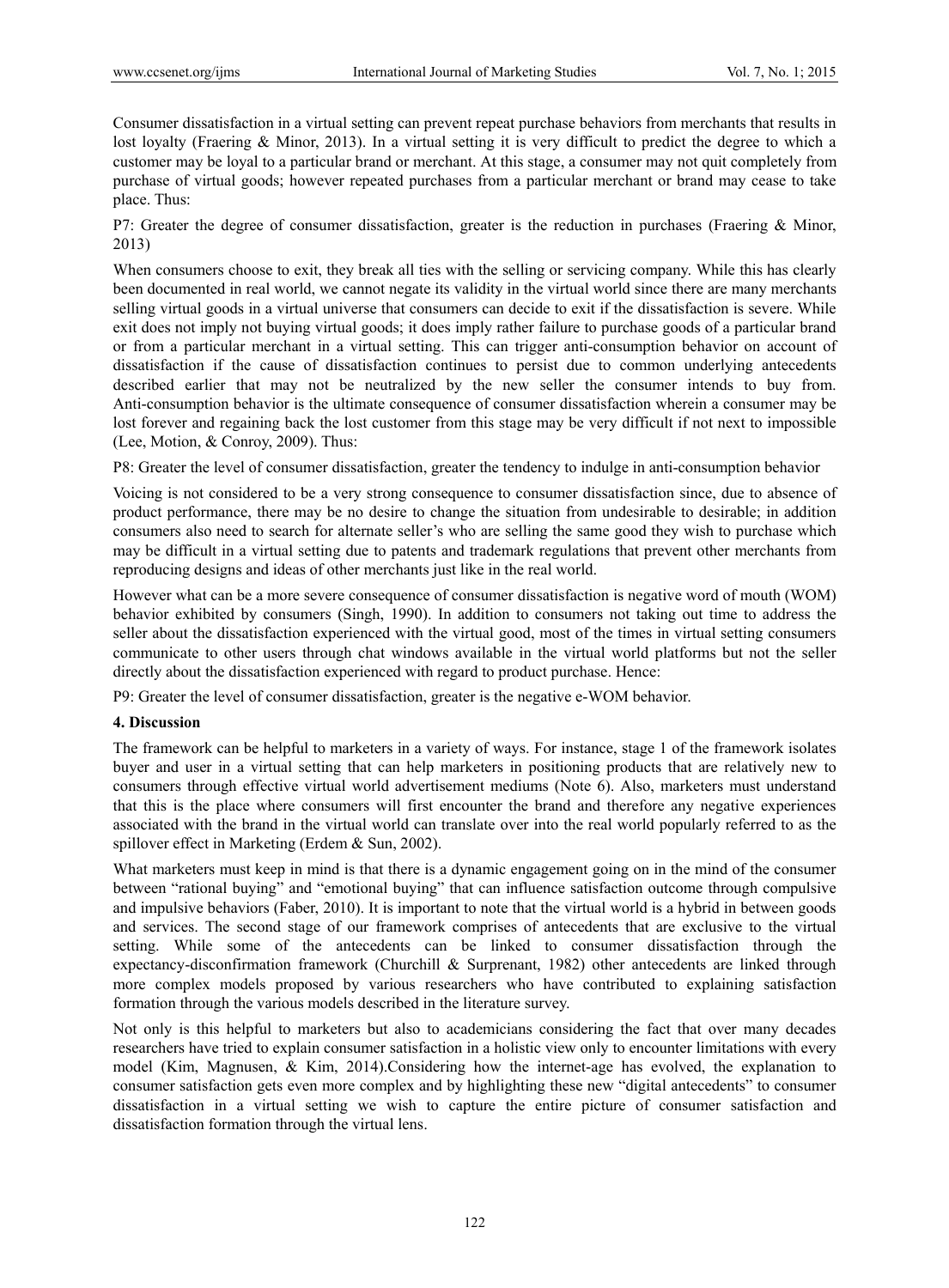#### **5. Limitations**

One major limitation in the model proposed is that unlike the value-percept disparity model (Westbrook  $\&$  Reilly, 1983) the model assumes that dynamic conflict between rationality and emotions in virtual expectation formation generates satisfaction or dissatisfaction. As of now our propositions have not been tested empirically, therefore until we verify our propositions empirically we can only conjecture this framework to be at the *conceptual* level.

We have not stated any linkages among the components escalating to dissatisfaction formation as this would need empirical testing. Another key assumption made while explaining dissatisfaction formation is that there is uncoupling between the physical being and the virtual being which may not always be the case. One of the major limitations that prevent operational working of the framework happens to be the issue of the scales employed in measuring consumer satisfaction or dissatisfaction in the virtual setting as well as the real world (Hausknecht, 1990).

#### **6. Conclusion**

This paper makes its contribution to scholarship literature on several fronts. First, this was the first attempt made to point out antecedents to consumer dissatisfaction and satisfaction formation in a virtual setting. Second, it was the first time that the buyer and user were treated separately in lieu of consumer satisfaction and dissatisfaction in the virtual cosmos.

Pointing out the limitations of the expectancy disconfirmation paradigm (Churchill & Surprenant, 1982) in explaining satisfaction formation in the virtual setting it is suggested that there is a need for a hybrid model encompassing the use of value-percept disparity theory (Westbrook & Reilly, 1983) in explaining dissatisfaction formation in a virtual setting.

Thus, this paper can help managers gain a different insight into satisfaction associated with virtual purchases and can help them act in a proactive and decisive manner seeking a tradeoff between launching a new brand in the real world versus the virtual world considering what is at stake for the company with regard to its customers.

#### **References**

- Barkhi, R., Belanger, F., & Hicks, J. (2008). A Model of the Determinants of Purchasing from Virtual Stores. *Journal of Organizational Computing and Electronic Commerce, 18*(3), 177-196. http://dx.doi.org/10.1080/10919390802198840
- Belk, R. (2013). Extended Self in a Digital World. *Journal of Consumer Research, 40*, 477-500. http://dx.doi.org/10.1086/671052
- Chen-Yu, H., Williams, G., & Kincade, D. (1999). Determinants of Consumer Satisfaction/Dissatisfaction with the Performance of Apparel Products. *Family and Consumer Sciences Research Journal, 28*(2), 167-192. http://dx.doi.org/10.1177/1077727X99282003
- Churchill, G. A., & Suprenant, C. (1982). An investigation into the determinants of customer satisfaction. *Journal of Marketing Research, 19*(4), 491-504
- Colburn, R. T. (2013). Determining the Effect of the Returns Management Experience on Consumer Satisfaction. *University of Tennessee Honors Thesis Projects.*
- Deci, E. L. (1975). *Intrinsic motivation*. New York: Plenum.
- Erdem, T., & Sun, B. (2002). An Empirical Investigation of the Spillover Effects of Advertising and Sales Promotions in Umbrella Branding. *Journal of Marketing Research, 39*(4), 408-420. http://dx.doi.org/10.1509/jmkr.39.4.408.19120
- Faber, R. J. (2010). Impulsive and Compulsive Buying. *Wiley International Encyclopedia of Marketing*. http://dx.doi.org/10.1002/9781444316568.wiem03007
- Folkes, V. S. (1984). Consumer reactions to product failure: an attributional approach. *Journal of Consumer Research, 10*(4), 398-409.
- Fraering, M., & Minor, M. S. (2013). Beyond loyalty: customer satisfaction, loyalty, and fortitude. *Journal of Services Marketing, 27*(4), 334-344.
- Guo, Y., & Barnes, S. (2011). Purchase behavior in virtual worlds: An empirical investigation in Second Life. *Information & Management, 48*(7), 303-312. http://dx.doi.org/10.1016/j.im.2011.07.004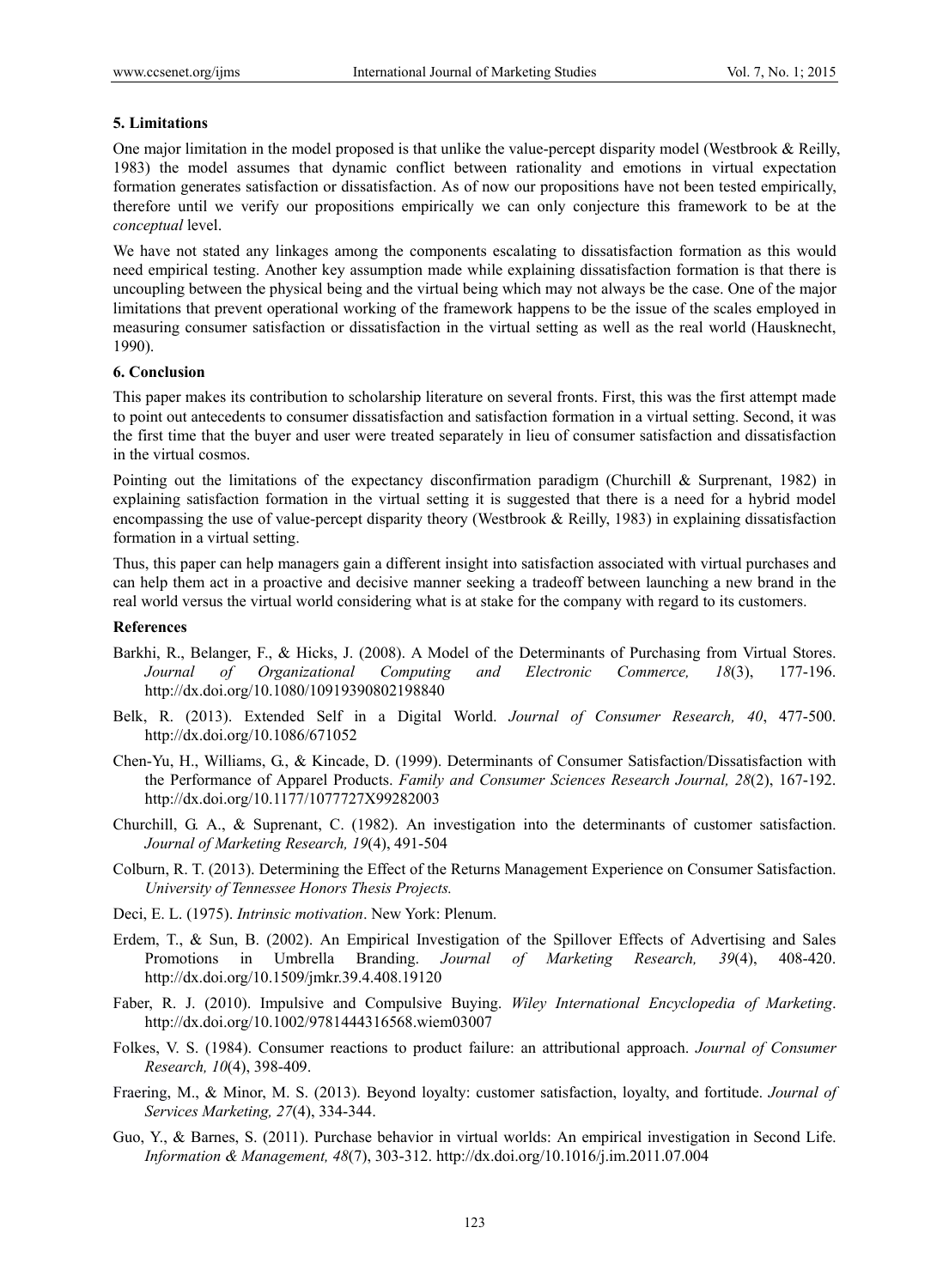- Halstead, D., Hartman, D., & Schmidt, L. S. (1994). Multi source Effects on the Satisfaction Formation Process. *Journal of the Academy of Marketing Science, 22*(2), 114-129. http://dx.doi.org/10.1177/0092070394222002
- Hausknecht, D. (1990). Measurement Scales in Consumer Satisfaction/Dissatisfaction. *CS/D & CB, 3*, 1-11.
- Hirschman, A. (1970). *Exit, voice and loyalty: Responses to decline in firms, organizations and states.*  Cambridge, MA: Harvard University Press.
- Kim, J., Magnusen, M., & Kim, Y. (2014). A Critical Review of Theoretical and Methodological Issues in Consumer Satisfaction Research and Recommendations for Future Sport Marketing Scholarship. *Journal of Sport Management, 28*, 338-355. http://dx.doi.org/10.1123/jsm.2013-0084
- Kordupleski, R. (2003). *Mastering customer value management: The art and science of creating competitive advantage*. Cincinnati, OH: Pinnaflex Educational Resource.
- Krishnan, H., & Olshavsky, R. (1995). The Dual Role of Emotions in Consumer Satisfaction/Dissatisfaction. *Advances in Consumer Research, 22*, 454-459.
- LaTour, S. A., & Peat, N. C. (1979). Conceptual and methodological issues in consumer satisfaction research. *Advances in Consumer Research. Association for Consumer Research (U.S.), 6*(1), 31-37.
- Lee, M., Motion, J., & Conroy, D. (2009). Anti-consumption and Brand Avoidance. *Journal of Business Research, 62*(2), 169-180. http://dx.doi.org/10.1016/j.jbusres.2008.01.024
- Mennecke, B., McNeill, D., Roche, E., Bray, D., Townsend, A., & Lester, J. (2008). Second Life and Other Virtual Worlds: A Roadmap for Research. *Communications of the Association for Information Systems, 22*(20), 371-388.
- Prelec, D., & Loewenstein, G. (1998). The Red and the Black: Mental Accounting of Savings and Debt. *Marketing Science, 17*(1), 4-28.
- Shelton, A. (2010). Defining the lines between virtual and real world purchases: Second Life sells, but who's buying? *Computers in Human Behavior, 26*(6), 1223-1227. http://dx.doi.org/10.1016/j.chb.2010.03.019
- Shemwell, D., Yavas, U., & Bilgin, Z. (1998). Customer-service provider relationships: An empirical test of a model of service quality, satisfaction and relationship-oriented outcomes. *International Journal of Service Industry Management, 9*(2), 155-168. http://dx.doi.org/10.1108/09564239810210505
- Simon, H. (1987). Making Management Decisions: The Role of Intuition and Emotion. *Academy of Management Executive,* 57-64.
- Singh, J. (1990). Voice, exit, and negative word-of-mouth behaviors: An investigation across three service categories. *Journal of the Academy of Marketing Science, 18*(1), 1-15. http://dx.doi.org/10.1007/BF02729758
- Singh, J. (1991). Industry characteristics and consumer dissatisfaction. *Journal of Consumer Affairs, 25*(1), 19-55. http://dx.doi.org/10.1111/j.1745-6606.1991.tb00279.x
- Sirgy, M. (1984). A social cognition model of consumer satisfaction/dissatisfaction an experiment. *Psychology and Marketing, 1*(2), 27-44. http://dx.doi.org/10.1002/mar.4220010205
- Spreng, R., Mackenzie, S., & Olshavsky, R. (1996). A Reexamination of the Determinants of Consumer Satisfaction. *Journal of Marketing, 60*(3), 15-32.
- Thibaut, J. W., & Kelly, H. H. (1959). *The social psychology of groups.* New York: Wiley.
- Varajão, J., & Morgado, L. (2011). Potential of virtual worlds for marketing tests of product prototypes. *Journal of the Textile Institute, 1*(8), 1-8. http://dx.doi.org/10.1080/00405000.2011.639513
- Weiner, B. (1992). *Human motivation: Metaphors, theories, and research.* Newbury Park, CA: Sage.
- Westbrook, R. A., & Reilly, M. D. (1983). Value-percept disparity: an alternative to the disconfirmation of expectations theory of consumer satisfaction. *Advances in Consumer Research. Association for Consumer Research (U.S.), 10*, 256-261.
- Wirtz, J., & Mattila, A. (2001). Exploring the Role of Alternative Perceived Performance Measures and Needs-Congruency in the Consumer Satisfaction Process. *Journal of Consumer Psychology, 11*(3), 181-192. http://dx.doi.org/10.1207/S15327663JCP1103\_04